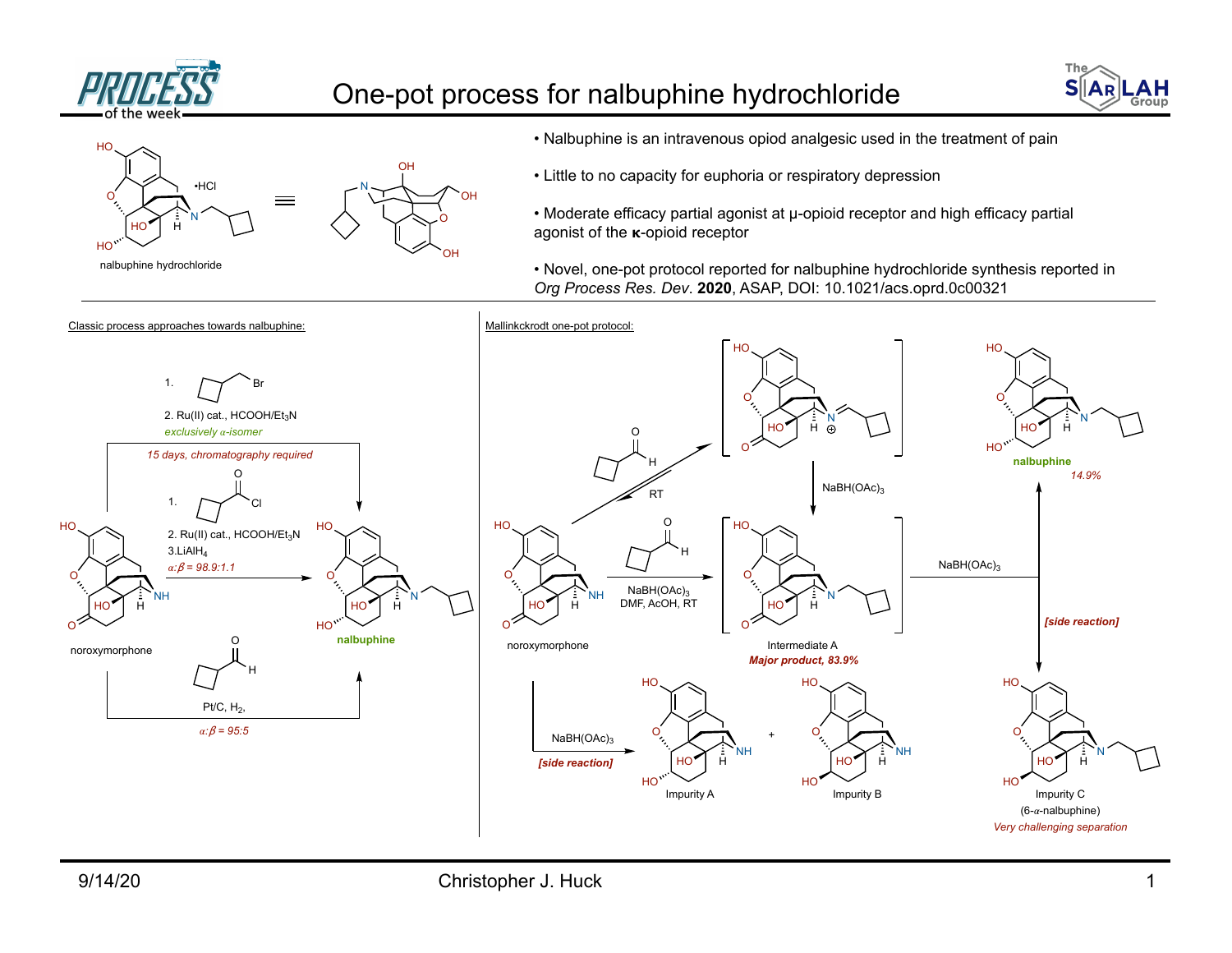

## One-pot process for nalbuphine hydrochloride



NH